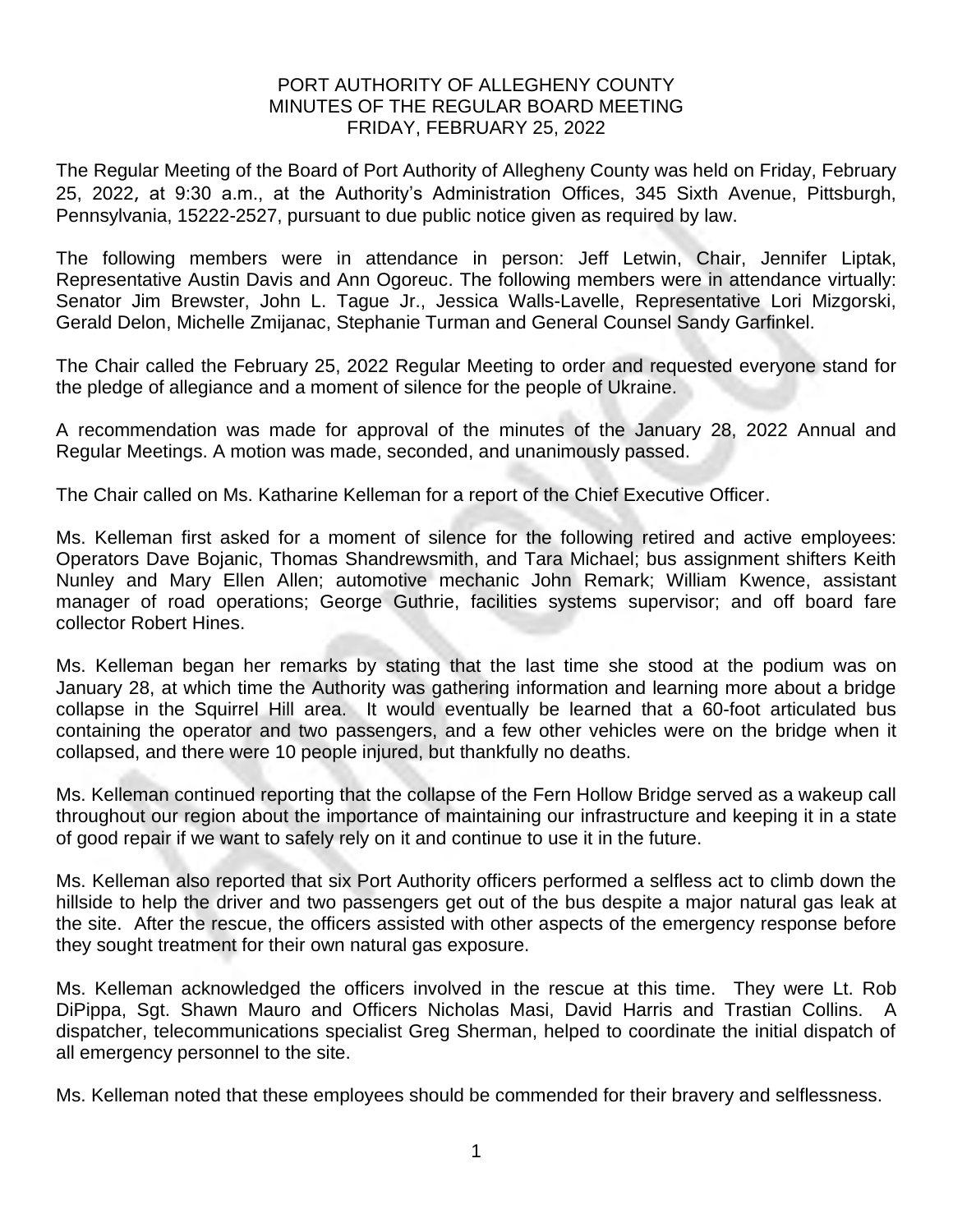Before concluding her report, Ms. Kelleman announced that on Thursday, March 3 at 10 a.m. the Authority will be hosting a groundbreaking event at Negley Station, which will be the first station in the Authority's Station Improvement Program to undergo construction. The improvements include a new ramp and stairs to and from South Negley Avenue, new inbound and outbound platforms, LED lighting, and increased safety elements.

She also announced that two weeks later on March 17 at 2 p.m. the Authority will be hosting a ribboncutting ceremony for the McKeesport Transportation Center and it is hoped that the newly improved center will be a catalyst for development in the community.

That concluded the report of the Chief Executive Officer.

The Chair called on Ms. Zmijanac for a report of the Performance Oversight Committee.

The Performance Oversight Committee met during the prior week and she had one resolution for the Board's consideration.

After approving the minutes from the January 20, 2022 Performance Oversight Committee meeting, the Committee reviewed three procurement items and determined the bids to be in accordance with the Authority's procurement policies and procedures, the prices fair and reasonable, the bidders to be responsible and the bids responsive.

The Performance Oversight Committee recommended the award of bids listed in the resolution for the total amount of \$24,188,848.

On behalf of the Performance Oversight Committee, Ms. Zmijanac respectfully requested approval of the resolution. It was moved, seconded, and unanimously agreed that the resolution be approved as presented.

That concluded the report of the Performance Oversight Committee.

The Chair called on Mr. Tague for a report of the Planning and Stakeholder Relations Committee.

Mr. Tague reported that the Planning and Stakeholder Relations Committee met during the prior week and he had several items for the board.

First, the Committee was given a presentation regarding the conceptual plan for South Hills Junction Station which began in May 2021. There were public meetings held in May, August, and November of 2021. The final plan was just released during February.

Mr. Tague noted that the master plan includes improving station access, enhanced pedestrian safety, ADA accessibility, and streetscape improvements, including wider sidewalks and street trees.

Mr. also Tague noted that the most exciting element is a new pedestrian bridge spanning the junction that will connect the top of the Lelia Street steps in Mt Washington to Warrington Ave on the Beltzhoover side. The plan also contains a rebuilt station that combines bus and rail on one platform, new seating, wind screens, lighting, and a canopy.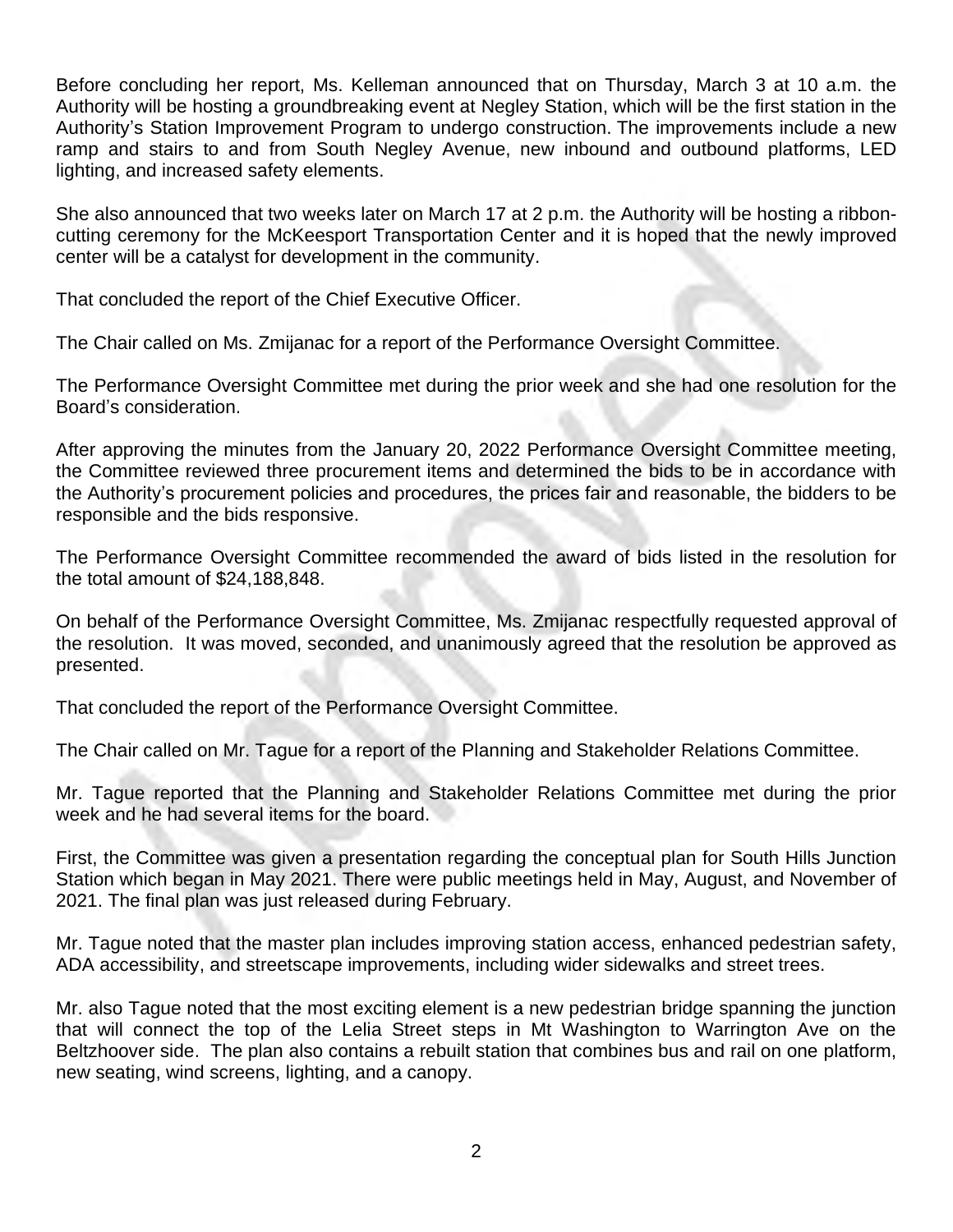Total construction costs are estimated to be \$53-69 million. Right now, this is just a conceptual plan. The next steps include developing a master facility plan and identifying funding sources. Construction is likely 5-8 years away.

Next, Chief Development Officer, David Huffaker, provided the results of the Public Review Process for the November 2020 Service Changes in response to the Covid-19 pandemic. The Board authorized a public comment period starting on December 1, 2021 and ending on February 1, 2022. In addition, staff hosted an online information session and a formal public hearing in January. There were six registered speakers, and their comments centered around recognizing the need to serve those communities most hurt by the pandemic. They would also like to understand the metrics used for decision-making around restoring service. A complete report of public comments will be made available to the public on the Port Authority website.

Mr. Huffaker also provided an update of the Port Authority's bridge inventory and Bridge Maintenance Program to the Committee. He reported that Port Authority has 79 bridges that it maintains. The average condition score of those bridges is 6.1, which is designated as satisfactory. There are nine bridges with a score of four, which is poor. Mr. Huffaker stated in his report that all nine bridges that have a poor rating are either already in the Capital Program for rehabilitation or are in the FY 2023 capital budget request.

Mr. Tague continued reporting that the Saw Mill Run Blvd Bridge, which connects the Red Line and South Busway to downtown, was taken out of service in February after staff identified an unexpectedly large gap in the expansion joint on the bridge. The Engineering Department staff has determined that water infiltrated the support structure and that subsequent freezing of that water caused the gap in the expansion joint. That bridge will be out of service approximately 10-12 weeks while repairs are made. A Red Line shuttle connecting Beechview to the remainder of the T system will be provided while repairs are being made. Staff will continue to monitor complaints to ensure that we provide a shuttle that works for the community.

Next Mr. Tague reported on the Committee for Accessible Transportation and Allegheny County Transit.

The Committee for Accessible Transportation held their quarterly meeting in February. Staff provided an update on Port Authority's response to the COVID-19 pandemic and the Annual Service Report. Director of ACCESS, Karen Hoesch, provided an update on ridership, ACCESS' efforts to recruit new drivers, the provider service area transition and ACCESS' snow policy. The next meeting is scheduled for May 5 and will be conducted using Microsoft Teams unless otherwise noted.

The Council also met virtually in February. Staff provided a summary of the recent public hearing and public comment period. The next meeting is scheduled for March 23 and will be conducted using Microsoft Teams unless otherwise noted.

That concluded the report of the Planning and Stakeholder Relations Committee.

The Chair called on Ms. Ogoreuc for a report of the Finance Committee. Ms. Ogoreuc reported that the Finance Committee met last week and she had two resolutions for the Board's consideration.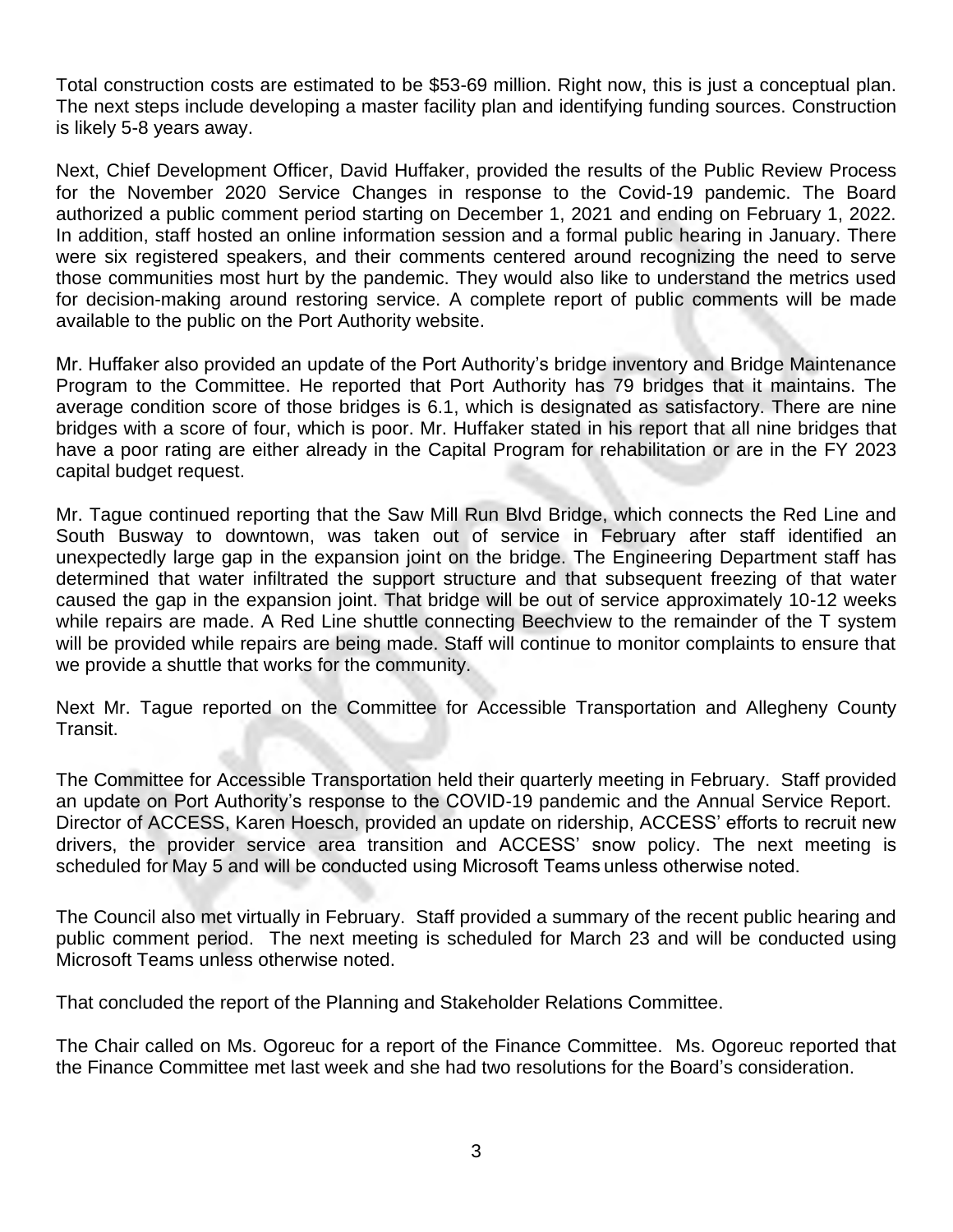The first resolution presented was seeking authorization to extend an agreement to provide fare model development and related Title VI Fare Equity Analysis services.

It was reported that in January 2019, the Board authorized an award of an agreement to Four Nines Technologies to provide such services for an initial three-year term with two option years for a not-toexceed amount of \$210,000.

Ms. Ogoreuc reported that the Finance Committee was advised that all work will be on a work order basis and only conducted as needed.

The Finance Committee recommended approving this resolution authorizing exercising the first option year, extending the agreement to February 28, 2023, and the increase of the not-to-exceed amount to \$410,000.

On behalf of the Finance Committee, Ms. Ogoreuc respectfully requested approval of the resolution. It was moved, seconded, and unanimously agreed that the resolution be approved as presented.

The second resolution presented was seeking authorization to enter into an agreement to provide pension plan actuarial services.

It was reported at the meeting, that after six proposals were received and reviewed, Cowden Associates Inc., was determined to be the highest rated proposal for the performance of the services.

The Finance Committee recommended entering into an agreement with Cowden Associates, Inc., in the total not-to-exceed amount of \$1,082,350, for a term of four years with two additional option years at the sole discretion of the Authority.

On behalf of the Finance Committee, Ms. Ogoreuc respectfully requested approval of the resolution. It was moved, seconded, and unanimously agreed that the resolution be approved as presented.

Also at the Finance Committee meeting, the January financial results were reported to the Committee.

It was reported that Total Operating Income for the month of January was under budget by \$3.9 million dollars and \$26.5 million dollars under budget for the fiscal year due to lower Passenger Revenue and ACCESS Shared Ride Revenue. Federal ARPA funding will be utilized to make up for this revenue shortfall.

Total expenses in January were \$1.9 million dollars below budget and \$29.6 million dollars below budget for the fiscal year.

Total Subsidy for the month of January was \$6.2 million dollars below plan due to lower State Operating Assistance and Preventive Maintenance invoicing.

Finally, it was reported that the Authority ended the month of January with approximately \$158.8 million dollars in cash reserves.

That concluded the report of the Finance Committee.